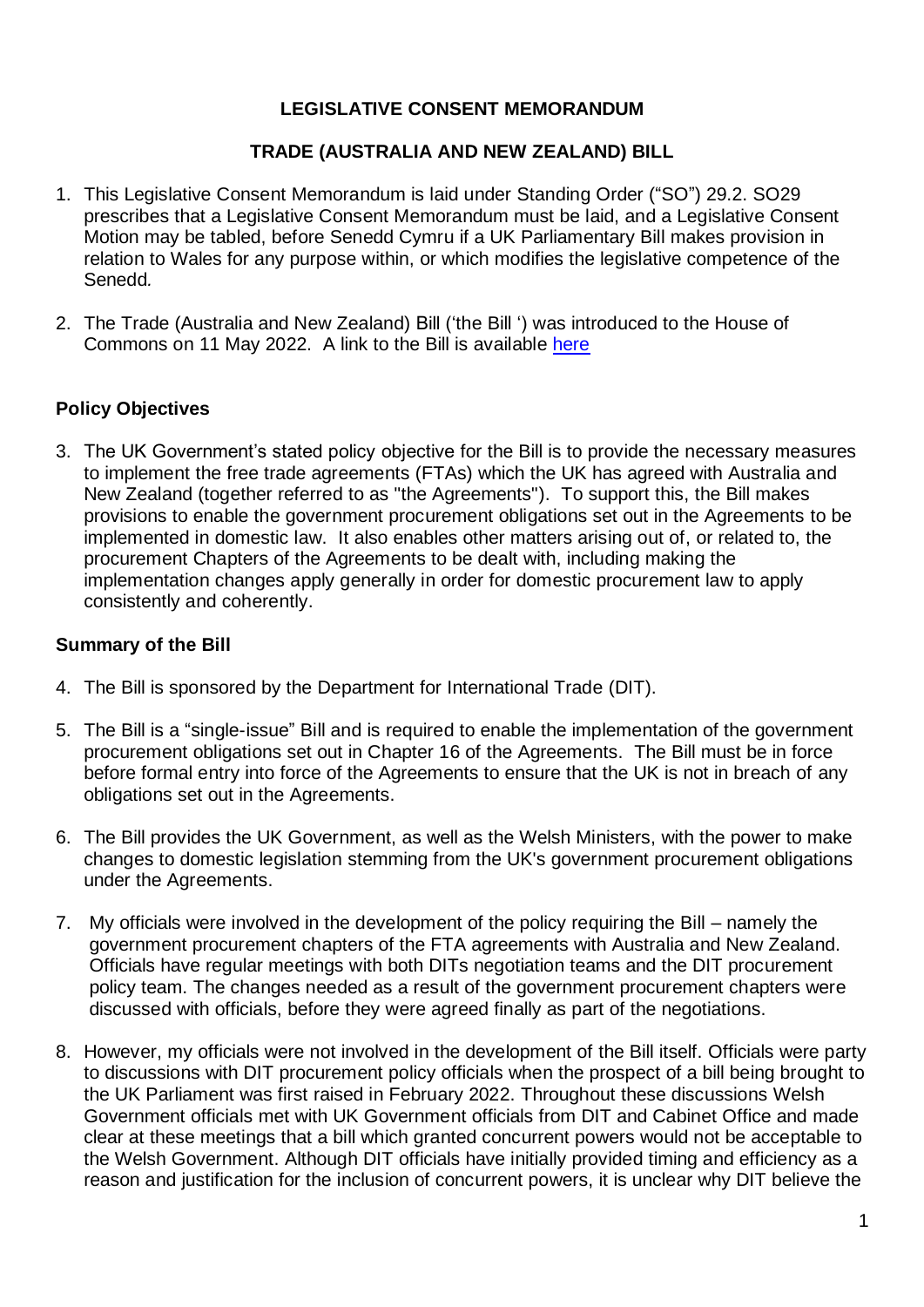Bill should contain concurrent powers only. My officials were given first sight of the draft Bill on 6 May.

- 9. This Bill interacts with the UK-Australia Free Trade Agreement and the UK-New Zealand Free Trade Agreement. The Bill must be passed and receive Royal Assent before formal entry into force of the Agreements to ensure that the UK is not in breach of its obligations under the Agreements when they enter into force. The UK Government has indicated it is seeking to gain Royal Assent by late 2022/early 2023.
- 10.The Bill also interacts with the Procurement Bill, also introduced into the UK Parliament (House of Lords) on 11 May 2022, which is being sponsored by the Cabinet Office and is available [here,](https://bills.parliament.uk/bills/3159) Royal Assent for the Procurement Bill is being sought by late Spring 2023. The Bill is to be repealed by an order made under the Procurement Bill, as will the amendments to the Government of Wales Act 2006 (GOWA) made by the Bill. The Procurement Bill also requires the legislative consent of the Senedd, therefore a Legislative Consent Memorandum on that bill will also be laid before the Senedd in accordance with SO29.

## **Provisions in the Bill for which consent is required**

- 11.Clause 1 is central to the Bill and gives powers to all four governments in the UK. To the extent that the power is given to Welsh Ministers, the Bill is within the Senedd's competence and comprises a devolved matter within the meaning of section 107(6) of the Government of Wales Act (GOWA) 2006. All other provisions within the Bill follow from the powers set out in Clause 1, as such almost all provisions of the Bill require consent.
- 12.Paragraph 9 of Schedule 1 modifies the Senedd's competence. It disapplies the requirement in para 8(1)(c) to obtain Minister of the Crown consent before removing the requirement under this Bill to consult UK Ministers or to obtain their consent before making clause 1 regulations. It also disapplies the requirement in paragraph 11(1)(a) to obtain Minister of the Crown consent before removing UK Ministers' concurrent power under clause 1.

## Clause 1

13.Clause 1 creates regulation-making powers for an appropriate authority to make provisions which the authority considers appropriate to implement the government procurement Chapters of the UK-Australia and UK-New Zealand Agreements, or to deal with matters arising out of, or related to, those Chapters.

## Clause 2

14.Clause 2 sets out some of the things that the clause 1 power can do, for example, making different provision for different cases.

## Clause 3

15.Clause 3 introduces Schedules 1 and 2. Schedule 1 contains restrictions on the exercise of the clause 1 power by devolved governments as well as exclusions from restrictions on the Senedd's competence. Schedule 2 contains provisions about the making of clause 1 regulations, for example the parliamentary procedures that apply.

## Schedule 1 paragraphs 1 and 6

16.Paragraph 1 prohibits devolved governments making provision in clause 1 regulations that is outside devolved competence; *devolved competence* is defined in paragraph 6.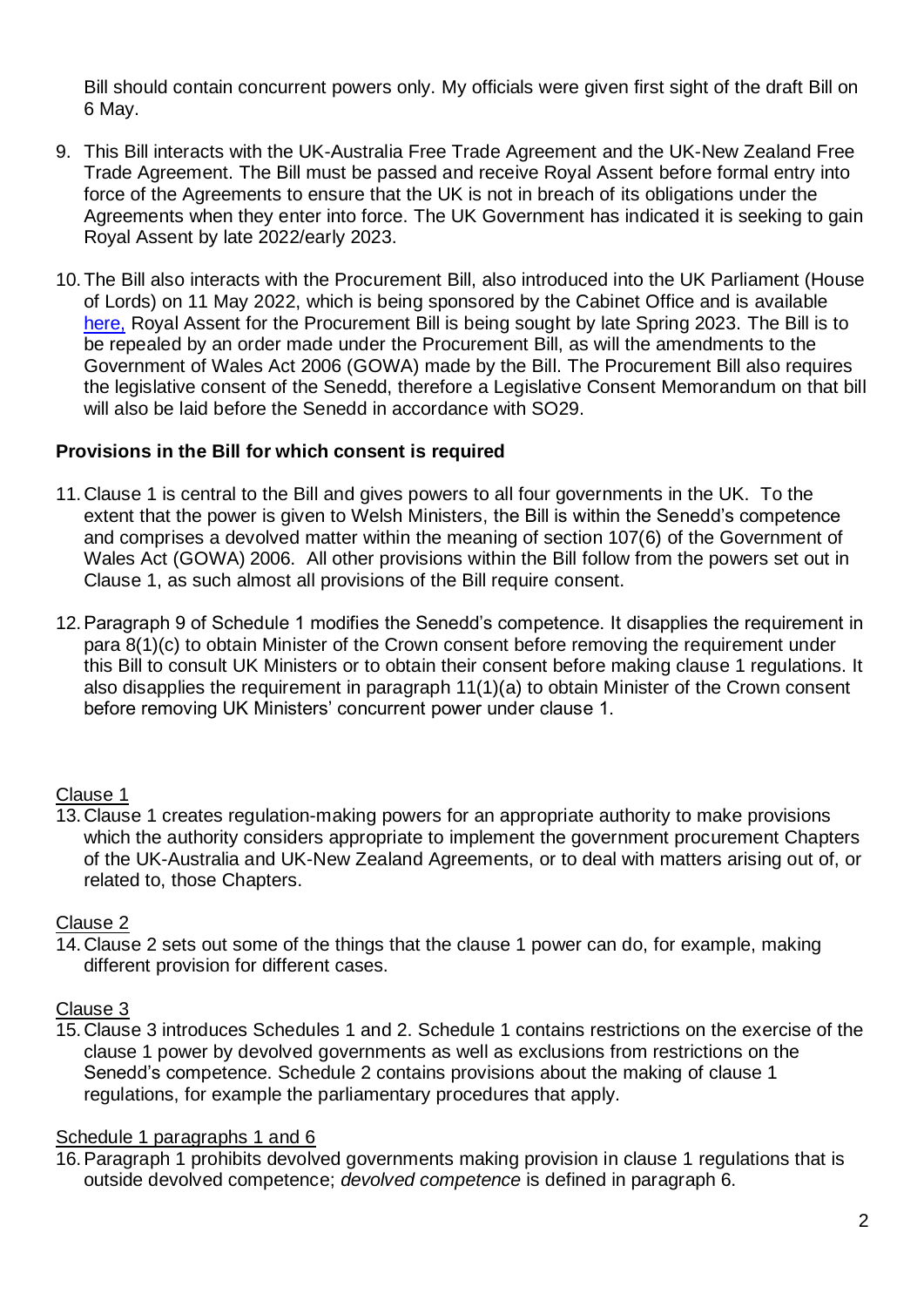# Schedule 1, paragraph 2

17.This paragraph requires Welsh Ministers to obtain Minister of the Crown consent when exercising clause 1 powers in certain cases and disapplies that requirement in others.

## Schedule 1 – paragraph 3

18.This paragraph prevents Welsh Ministers making provision in Clause 1 regulations in certain cases unless that provision is made jointly with a Minister of the Crown, it disapplies that restriction in other cases.

# Schedule 1 – paragraph 4

19.This paragraph prevents Welsh Ministers making provision in Clause 1 regulations without consulting a Minister of the Crown in certain cases and disapplies that requirement in others.

## Schedule 1 – paragraph 9

20.This provision modifies para 9(9) of Schedule 7B GOWA so that the Senedd will be able to remove the requirement under this Bill to obtain Minister of the Crown consent before exercising clause 1 powers. This provision also modifies para 11(6) of Schedule 7B so that the Senedd will be able to remove the concurrent function of Ministers of the Crown under Clause 1.

## Schedule 2 – paragraph 1(b)

21.This paragraph sets out that regulations made by Welsh Ministers under Clause 1 must be made by statutory instrument.

## Schedule 2 – paragraph 2(3)

22.Paragraph2 sets out the parliamentary procedure applicable to regulations made under clause 1 by any of the Governments acting alone. Para 2(3) makes Clause 1 regulations made by WMs subject to the negative procedure

## Schedule 2 – Clause 3

23.This paragraph sets out the parliamentary procedure applicable to regulations made under clause 1 by any of the devolved Governments acting jointly with a Minister of the Crown.

## **UK Government view on the need for consent**

- 24.The UK Government agree that the consent of the Senedd is required for the Bill and the Minister for Trade Policy wrote to the Minister for Economy on 11 May outlining the Bill and seeking a Legislative Consent Motion.
- 25.The Bill includes concurrent powers (in Clause 1) contrary to the Welsh Government's principles for UK bills. DIT, at official level, has indicated it is not minded to include concurrent plus or equivalent powers in the Bill for reasons of expedience and convenience to allow the Bill to be passed as soon as possible and to reduce the risk that the FTA agreements cannot be implemented.
- 26. I wrote to the UK Government on 16 May to ask the Minister for Trade Policy to re-consider the current draft of the the Bill and instead include either equivalent or concurrent plus powers in the Bill.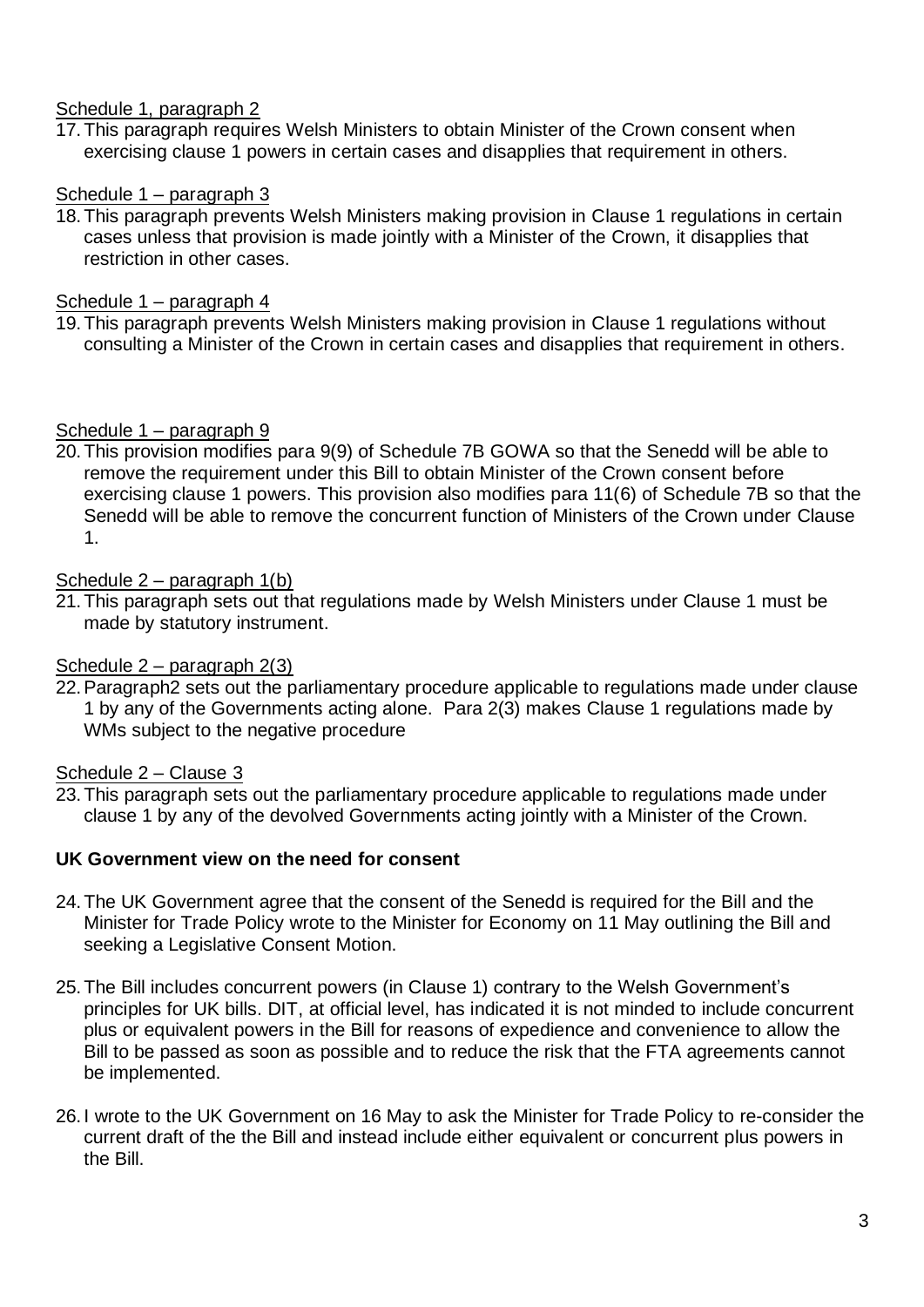#### **Reasons for making these provisions for Wales in Trade (Australia and New Zealand) Bill**

- 27.The Welsh Government agrees that there is a need to amend the procurement legislation in Wales to meet the requirements of the government procurement chapters in the UK-Australia and UK-New Zealand Free Trade Agreement. The powers given in this Bill would ensure that procurement law in Wales does not cause the UK to be in breach of the Agreements as soon as the Agreements come into force.
- 28.There is insufficient time available to bring forward an equivalent bill in the Senedd and so in principle I consider it appropriate for the UK Parliament to legislate for Wales in this case. The changes proposed are also narrow in scope and have been subject to discussion between Welsh Government and UK Government officials.
- 29. I cannot however recommend that the Senedd gives consent because although the Bill gives Welsh Ministers powers to make regulations in devolved areas, it also gives those powers to UK Ministers without any requirement to obtain Welsh Ministers' consent.
- 30.There have been no amendments made to the Bill at this current time.